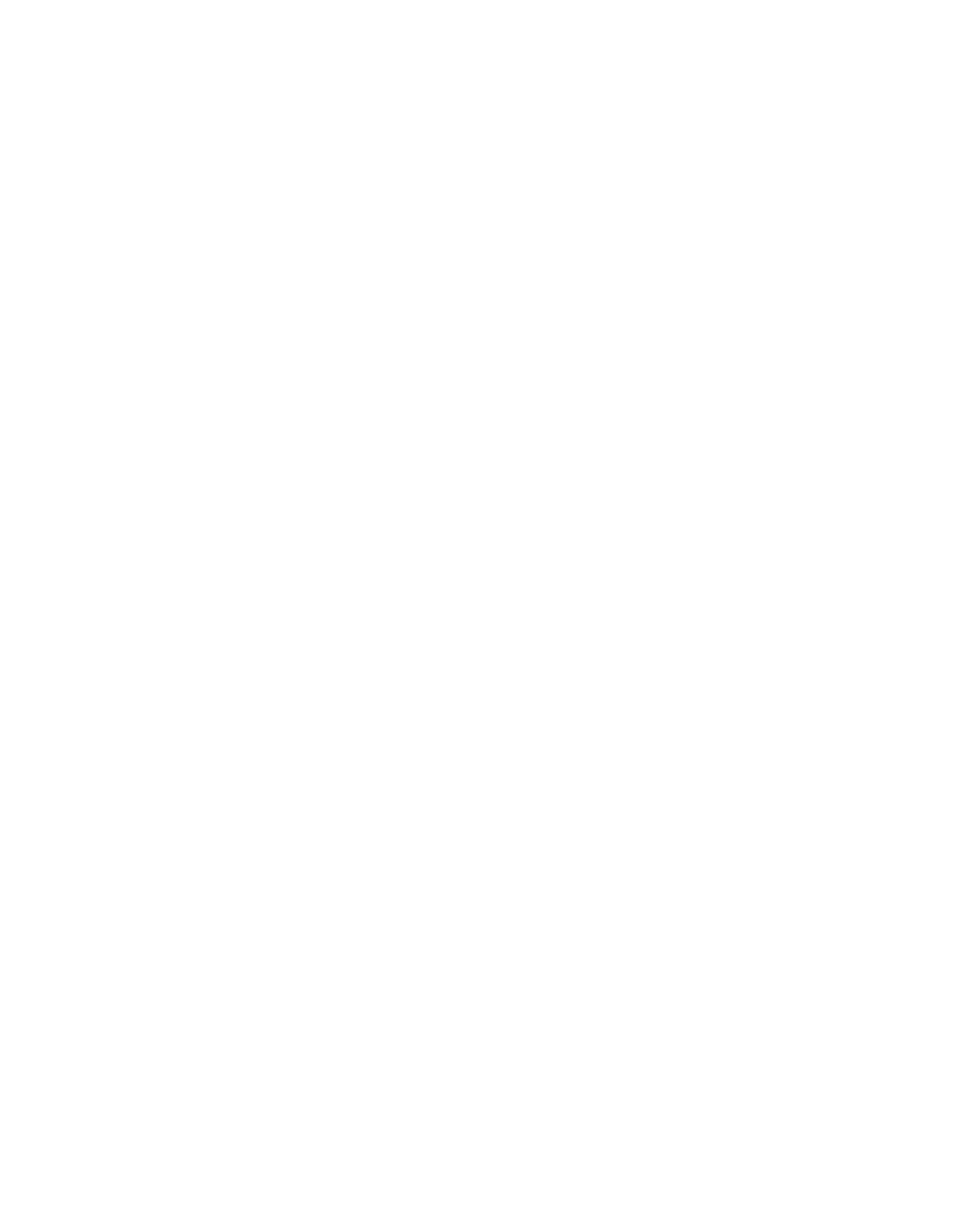## **CONSTITUTION OF THE UNITED STATES**

We the People of the United States, in Order to form a more perfect Union, establish Justice, insure domestic Tranquillity, provide for the common defence, promote the general Welfare, and secure the Blessings of Liberty to ourselves and our Posterity, do ordain and establish this Constitution for the United States of America.

#### Article. I.

Section. 1. All legislative Powers herein granted shall be vested in a Congress of the United States, which shall consist of a Senate and House of Representatives.

Section. 2. The House of Representatives shall be composed of Members chosen every second Year by the People of the several States, and the Electors in each State shall have the Qualifications requisite for Electors of the most numerous Branch of the State Legislature.

No Person shall be a Representative who shall not have attained to the age of twenty five Years, and been seven Years a Citizen of the United States, and who shall not, when elected, be an Inhabitant of that State in which he shall be chosen.

Representatives and direct Taxes shall be apportioned among the several States which may be included within this Union, according to their respective Numbers, which shall be determined by adding to the whole Number of free Persons, including those bound to Service for a Term of Years, and excluding Indians not taxed, three fifths of all other Persons. The actual Enumeration shall be made within three Years after the first Meeting of the Congress of the United States, and within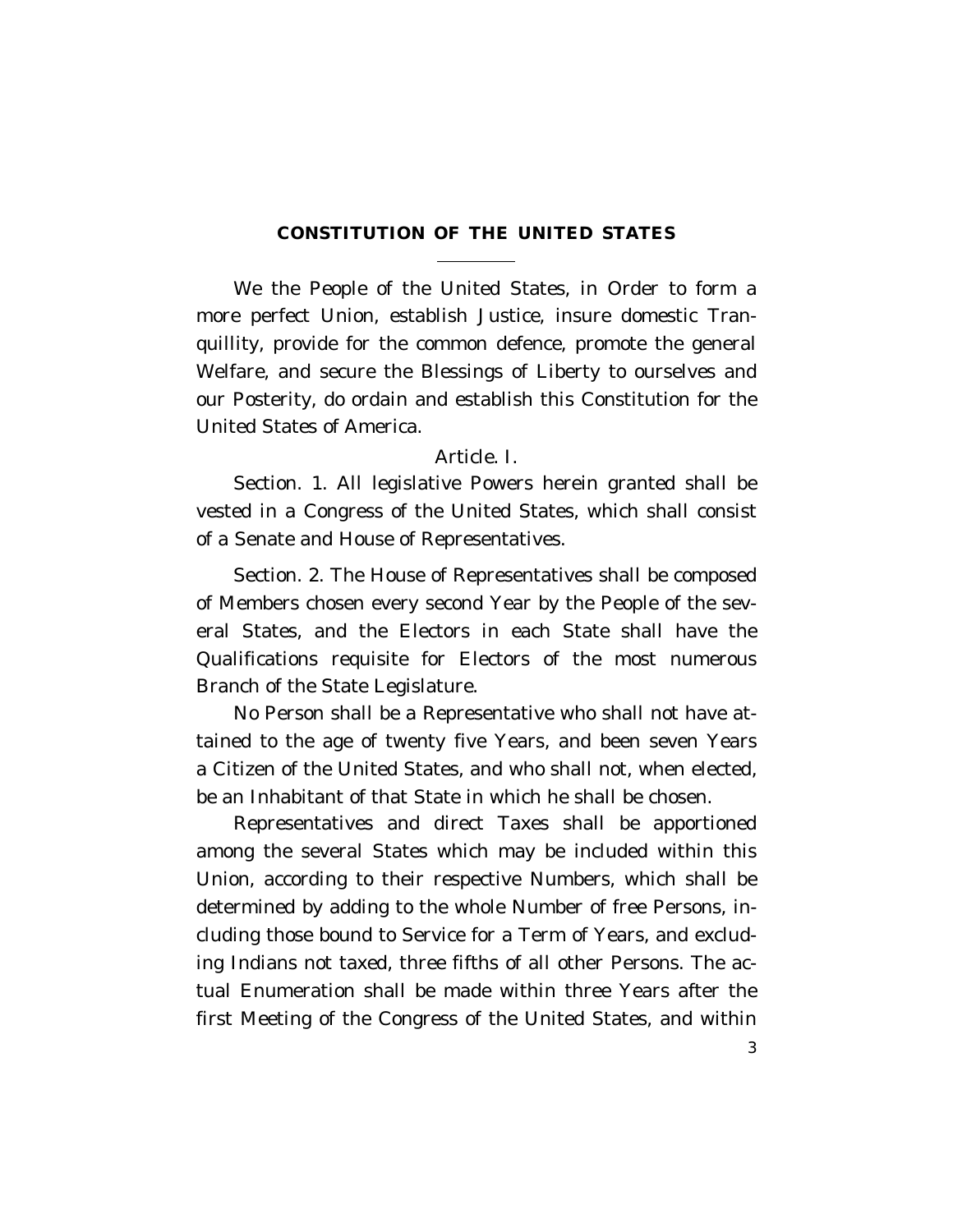every subsequent Term of ten Years, in such Manner as they shall by Law direct. The Number of Representatives shall not exceed one for every thirty Thousand, but each State shall have at Least one Representative; and until such enumeration shall be made, the State of New Hampshire shall be entitled to chuse three, Massachusetts eight, Rhode-Island and Providence Plantations one, Connecticut five, New-York six, New Jersey four, Pennsylvania eight, Delaware one, Maryland six, Virginia ten, North Carolina five, South Carolina five, and Georgia three.

When vacancies happen in the Representation from any State, the Executive Authority thereof shall issue Writs of Election to fill such Vacancies.

The House of Representatives shall chuse their Speaker and other Officers; and shall have the sole Power of Impeachment.

Section. 3. The Senate of the United States shall be composed of two Senators from each State, chosen by the Legislature thereof, for six Years; and each Senator shall have one Vote.

Immediately after they shall be assembled in Consequence of the first Election, they shall be divided as equally as may be into three Classes. The Seats of the Senators of the first Class shall be vacated at the Expiration of the second Year, of the second Class at the Expiration of the fourth Year, and of the third Class at the Expiration of the sixth Year, so that one third may be chosen every second Year; and if Vacancies happen by Resignation, or otherwise, during the Recess of the Legislature of any State, the Executive thereof may make tem-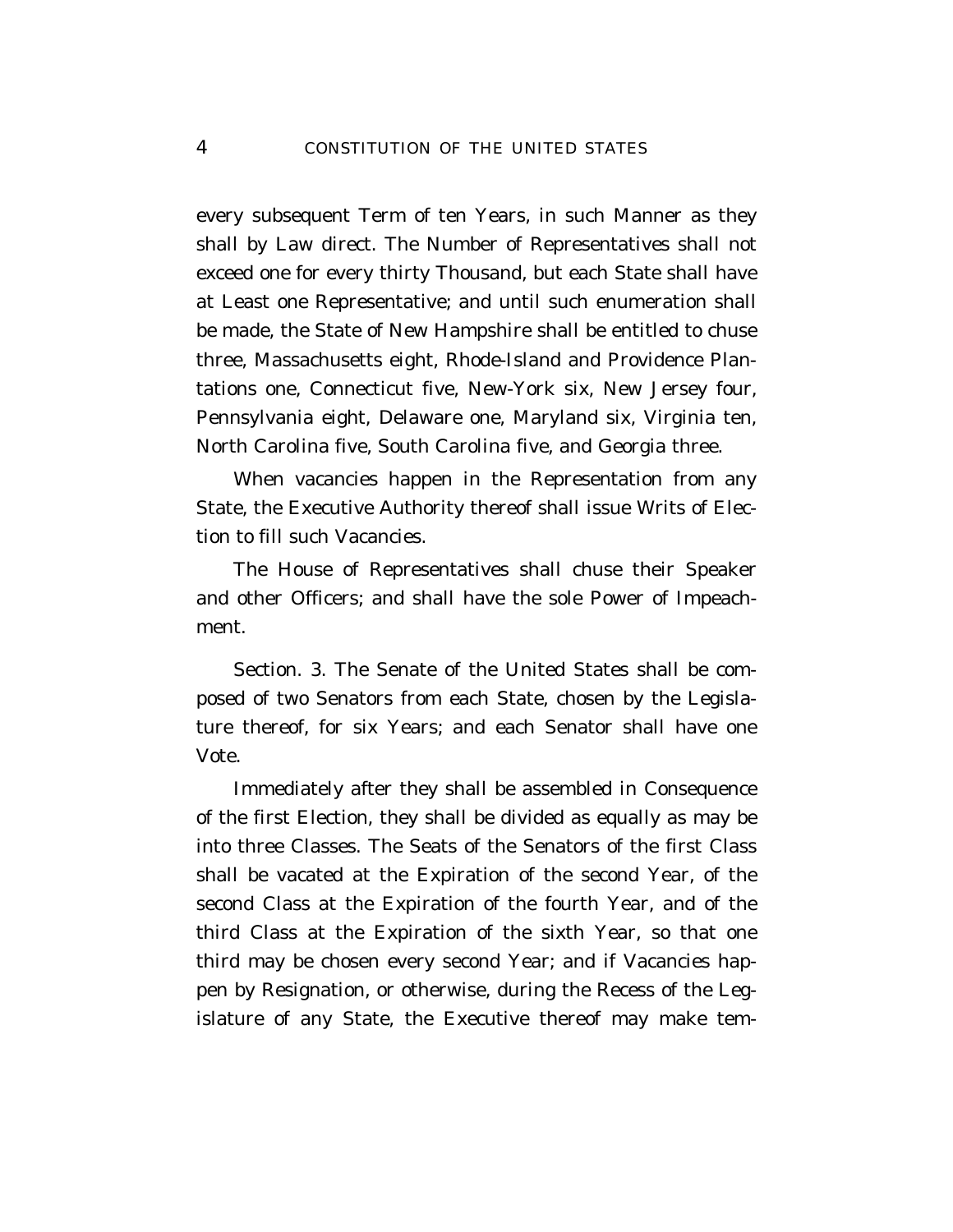porary Appointments until the next Meeting of the Legislature, which shall then fill such Vacancies.

No Person shall be a Senator who shall not have attained to the Age of thirty Years, and been nine Years a Citizen of the United States, and who shall not, when elected, be an Inhabitant of that State for which he shall be chosen.

The Vice President of the United States shall be President of the Senate but shall have no Vote, unless they be equally divided.

The Senate shall chuse their other Officers, and also a President pro tempore, in the Absence of the Vice President, or when he shall exercise the Office of President of the United States.

The Senate shall have the sole Power to try all Impeachments. When sitting for that Purpose, they shall be on Oath or Affirmation. When the President of the United States is tried the Chief Justice shall preside: And no Person shall be convicted without the Concurrence of two thirds of the Members present.

Judgment in Cases of Impeachment shall not extend further than to removal from Office, and disqualification to hold and enjoy any Office of honor, Trust or Profit under the United States: but the Party convicted shall nevertheless be liable and subject to Indictment, Trial, Judgment and Punishment, according to Law.

Section. 4. The Times, Places and Manner of holding Elections for Senators and Representatives, shall be prescribed in each State by the Legislature thereof; but the Congress may at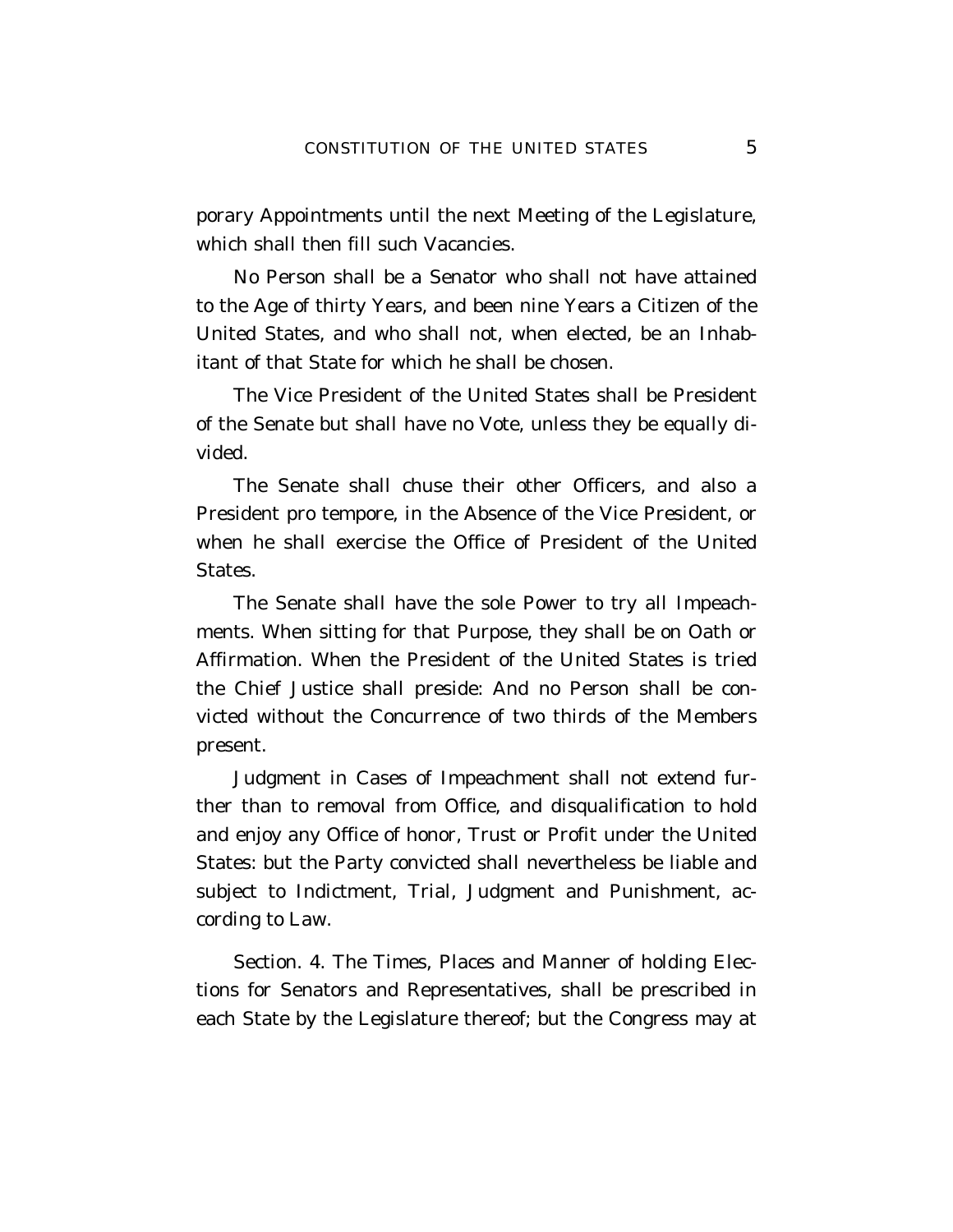any time by Law make or alter such Regulations, except as to the Places of chusing Senators.

The Congress shall assemble at least once in every Year, and such Meeting shall be on the first Monday in December, unless they shall by Law appoint a different Day.

Section. 5. Each House shall be the Judge of the Elections, Returns and Qualifications of its own Members, and a Majority of each shall constitute a Quorum to do Business; but a smaller Number may adjourn from day to day, and may be authorized to compel the Attendance of absent Members, in such Manner, and under such Penalties as each House may provide.

Each House may determine the Rules of its Proceedings, punish its Members for disorderly Behaviour, and, with the Concurrence of two thirds, expel a Member.

Each House shall keep a Journal of its Proceedings, and from time to time publish the same, excepting such Parts as may in their Judgment require Secrecy; and the Yeas and Nays of the Members of either House on any question shall, at the Desire of one fifth of those Present, be entered on the Journal.

Neither House, during the Session of Congress, shall, without the Consent of the other, adjourn for more than three days, nor to any other Place than that in which the two Houses shall be sitting.

Section. 6. The Senators and Representatives shall receive a Compensation for their Services, to be ascertained by Law, and paid out of the Treasury of the United States. They shall in all Cases, except Treason, Felony and Breach of the Peace, be privileged from Arrest during their Attendance at the Session of their respective Houses, and in going to and returning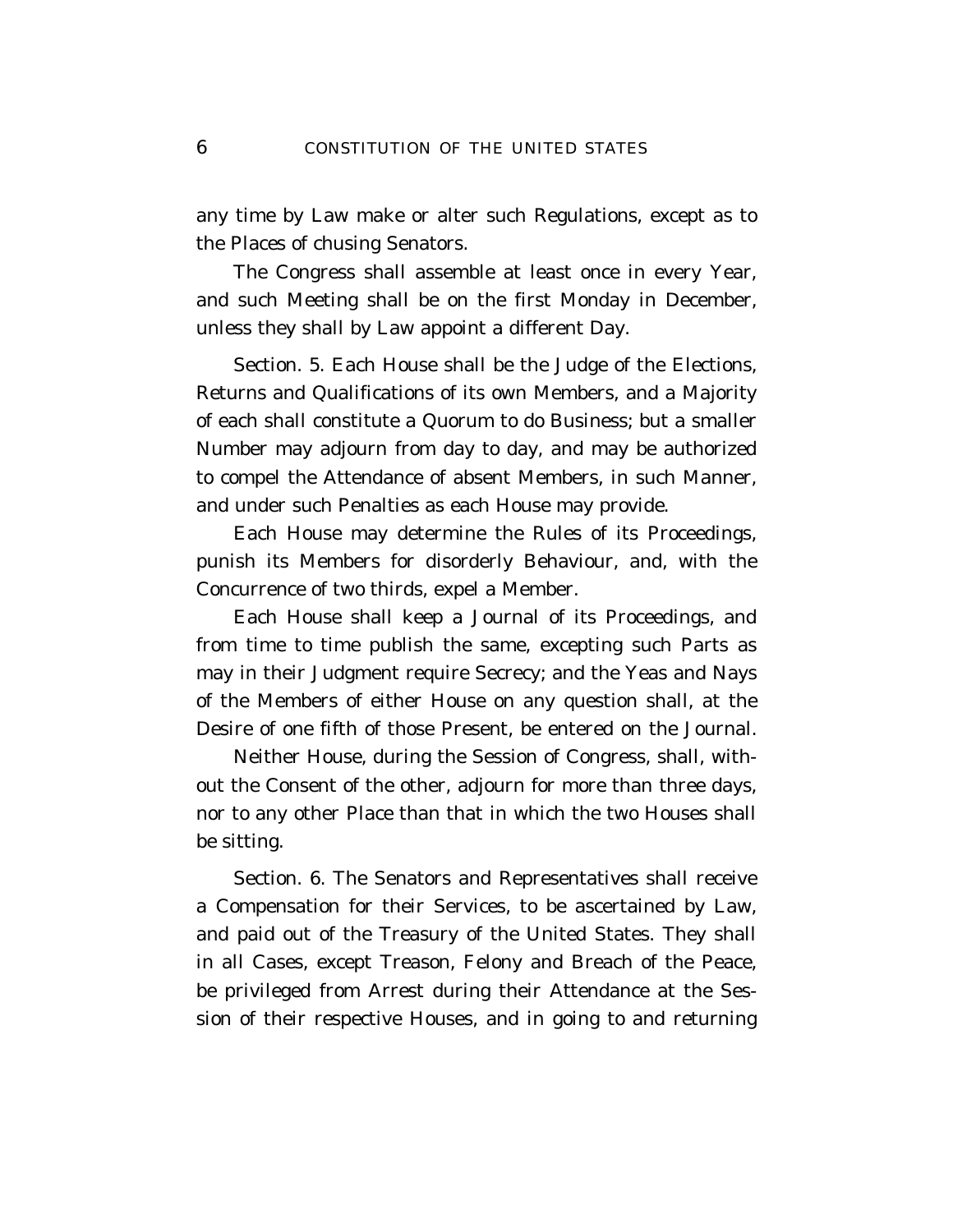from the same; and for any Speech or Debate in either House, they shall not be questioned in any other Place.

No Senator or Representative shall, during the Time for which he was elected, be appointed to any civil Office under the Authority of the United States, which shall have been created, or the Emoluments whereof shall have been encreased during such time; and no Person holding any Office under the United States, shall be a Member of either House during his Continuance in Office.

Section. 7. All Bills for raising Revenue shall originate in the House of Representatives; but the Senate may propose or concur with amendments as on other Bills.

Every Bill which shall have passed the House of Representatives and the Senate, shall, before it become a law, be presented to the President of the United States: If he approve he shall sign it, but if not he shall return it, with his Objections to that House in which it shall have originated, who shall enter the Objections at large on their Journal, and proceed to reconsider it. If after such Reconsideration two thirds of that House shall agree to pass the Bill, it shall be sent, together with the Objections, to the other House, by which it shall likewise be reconsidered, and if approved by two thirds of that House, it shall become a Law. But in all such Cases the Votes of both Houses shall be determined by Yeas and Nays, and the Names of the Persons voting for and against the Bill shall be entered on the Journal of each House respectively. If any Bill shall not be returned by the President within ten Days (Sundays excepted) after it shall have been presented to him, the Same shall be a Law, in like Manner as if he had signed it, unless the Congress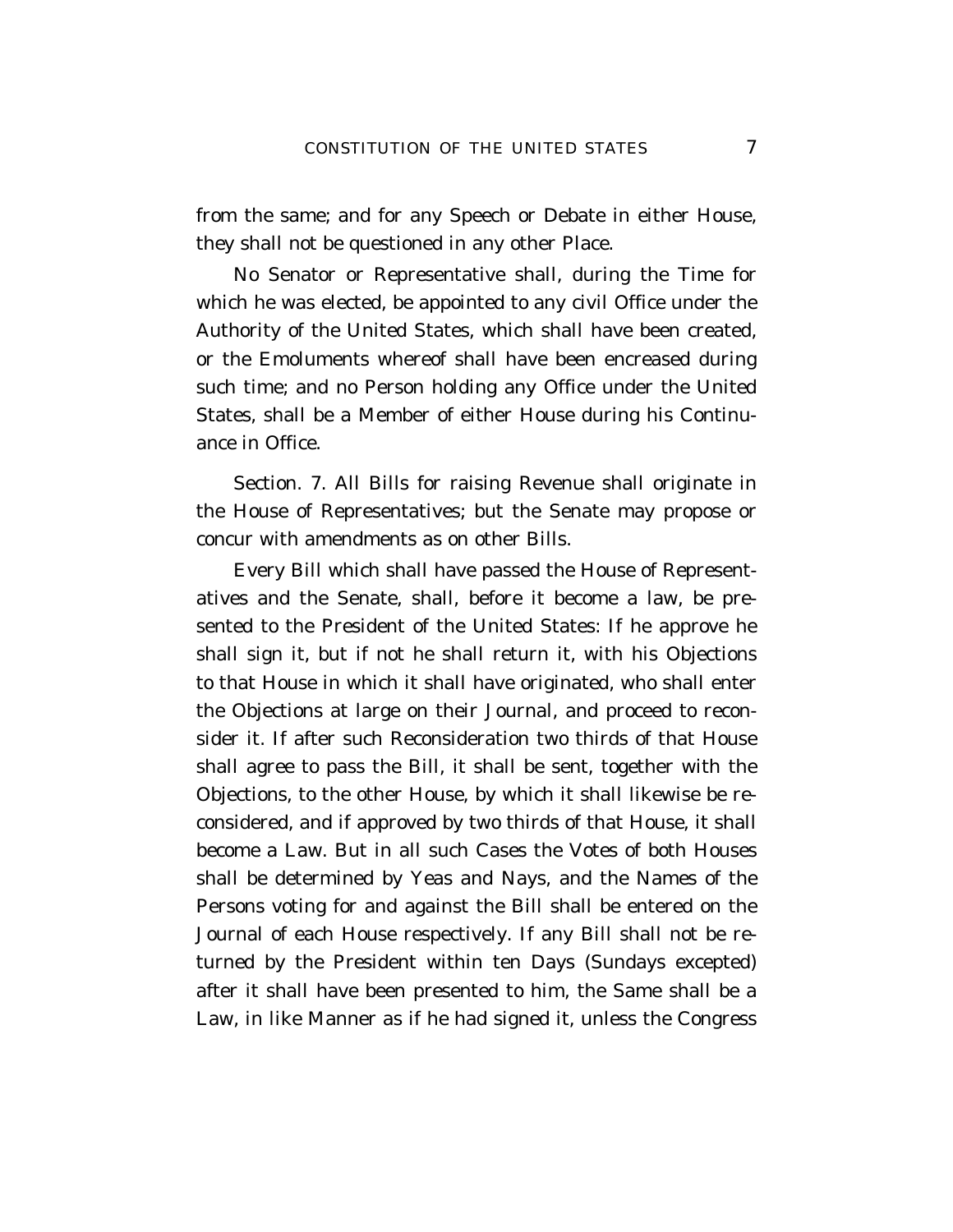by their Adjournment prevent its Return, in which Case it shall not be a Law

Every Order, Resolution, or Vote to which the Concurrence of the Senate and House of Representatives may be necessary (except on a question of Adjournment) shall be presented to the President of the United States; and before the Same shall take Effect, shall be approved by him, or being disapproved by him, shall be repassed by two thirds of the Senate and House of Representatives, according to the Rules and Limitations prescribed in the Case of a Bill.

Section. 8. The Congress shall have Power To lay and collect Taxes, Duties, Imposts and Excises, to pay the Debts and provide for the common Defence and general Welfare of the United States; but all Duties, Imposts and Excises shall be uniform throughout the United States;

To borrow Money on the credit of the United States;

To regulate Commerce with foreign Nations, and among the several States, and with the Indian Tribes;

To establish an uniform Rule of Naturalization, and uniform Laws on the subject of Bankruptcies throughout the United States;

To coin Money, regulate the Value thereof, and of foreign Coin, and fix the Standard of Weights and Measures;

To provide for the Punishment of counterfeiting the Securities and current Coin of the United States;

To establish Post Offices and post Roads;

To promote the Progress of Science and useful Arts, by securing for limited Times to Authors and Inventors the exclusive Right to their respective Writings and Discoveries;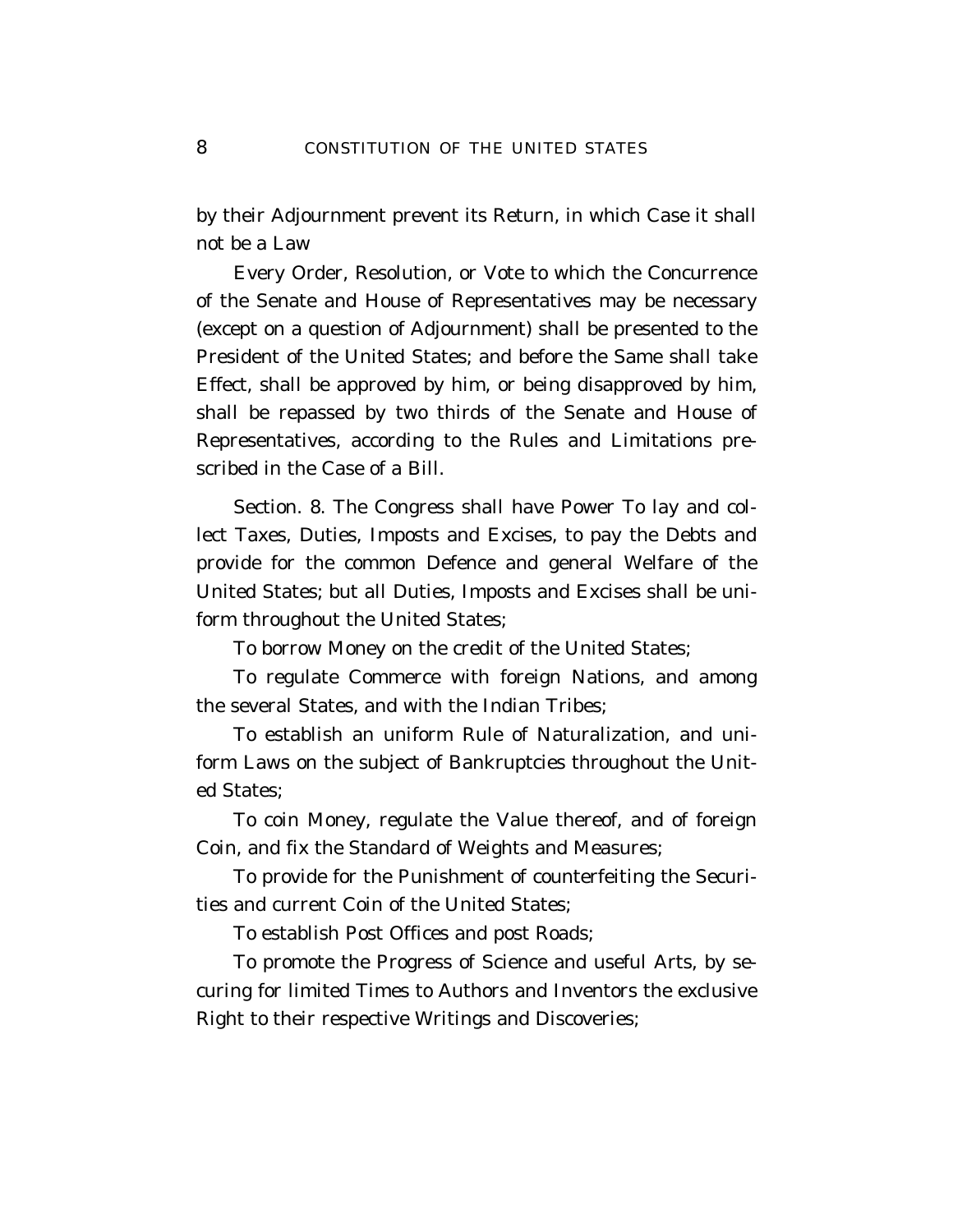To constitute Tribunals inferior to the supreme Court;

To define and punish Piracies and Felonies committed on the high Seas, and Offences against the Law of Nations;

To declare War, grant Letters of Marque and Reprisal, and make Rules concerning Captures on Land and Water;

To raise and support Armies, but no Appropriation of Money to that Use shall be for a longer Term than two Years;

To provide and maintain a Navy;

To make Rules for the Government and Regulation of the land and naval Forces;

To provide for calling forth the Militia to execute the Laws of the Union, suppress Insurrections and repeal Invasions;

To provide for organizing, arming, and disciplining, the Militia, and for governing such Part of them as may be employed in the Service of the United States, reserving to the States respectively, the Appointment of the Officers, and the Authority of training the Militia according to the discipline prescribed by Congress;

To exercise exclusive Legislation in all Cases whatsoever, over such District (not exceeding ten Miles square) as may, by Cession of Particular States, and the Acceptance of Congress, become the Seat of the Government of the United States, and to exercise like Authority over all Places purchased by the Consent of the Legislature of the State in which the Same shall be, for the Erection of Forts, Magazines, Arsenals, dock-Yards and other needful Buildings;—And

To make all Laws which shall be necessary and proper for carrying into Execution the foregoing Powers and all other Powers vested by this Constitution in the Government of the United States, or in any Department or Officer thereof.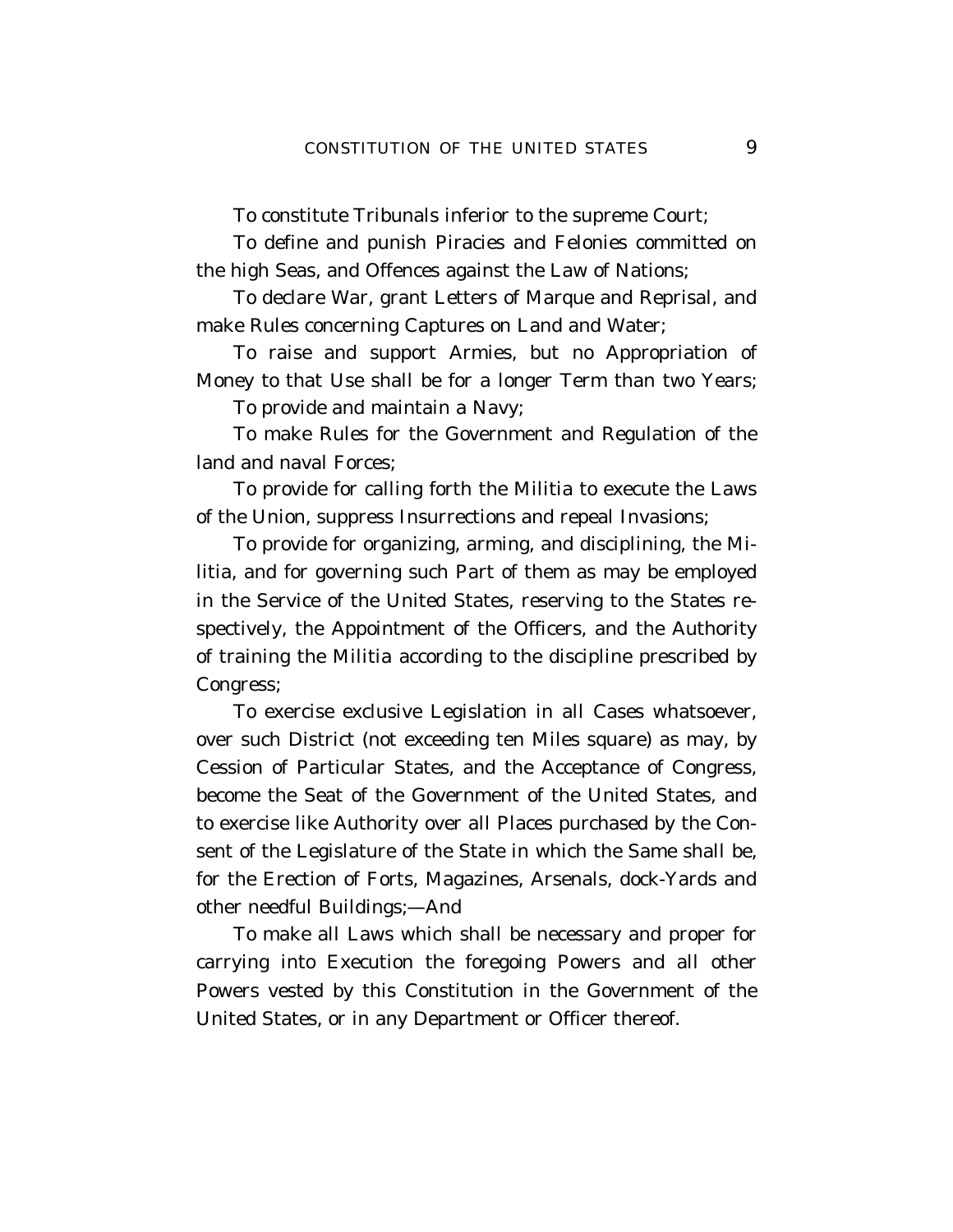Section. 9. The Migration or Importation of such Persons as any of the States now existing shall think proper to admit, shall not be prohibited by the Congress prior to the Year one thousand eight hundred and eight, but a Tax or duty may be imposed on such Importation, not exceeding ten dollars for each Person.

The Privilege of the Writ of Habeas Corpus shall not be suspended, unless when in Cases or Rebellion or Invasion the public Safety may require it.

No Bill of Attainder or ex post facto Law shall be passed.

No Capitation, or other direct, Tax shall be laid, unless in Proportion to the Census of Enumeration herein before directed to be taken.

No Tax or Duty shall be laid on Articles exported from any State.

No Preference shall be given by any Regulation of Commerce or Revenue to the Ports of one State over those of another: nor shall Vessels bound to, or from, one State, be obliged to enter, clear or pay Duties in another.

No Money shall be drawn from the Treasury, but in Consequence of Appropriations made by Law; and a regular Statement and Account of the Receipts and Expenditures of all public Money shall be published from time to time.

No Title of Nobility shall be granted by the United States: And no Person holding any Office of Profit or Trust under them, shall, without the Consent of the Congress, accept of any present, Emolument, Office, or Title, of any kind whatever, from any King, Prince or foreign State.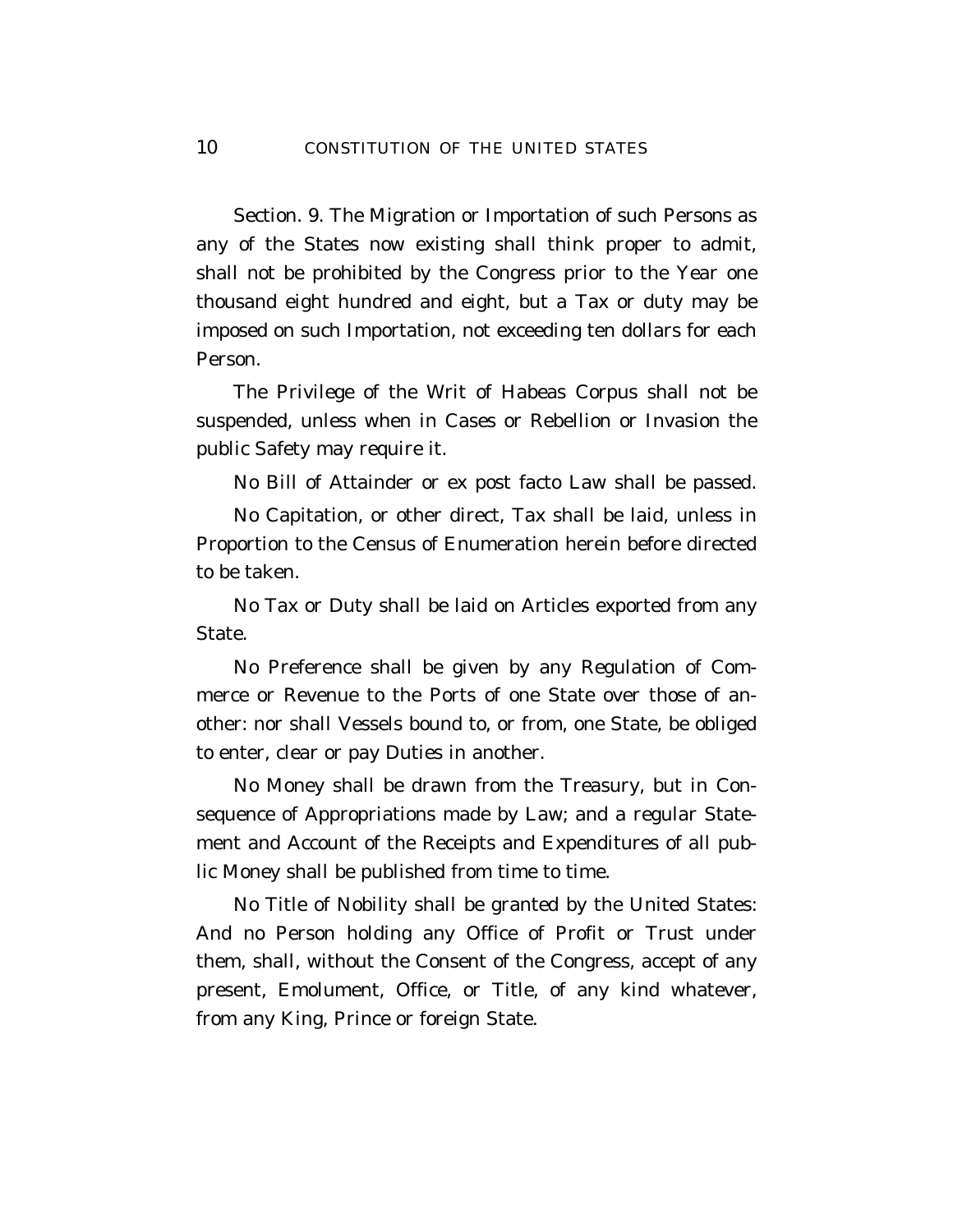Section. 10. No State shall enter into any Treaty, Alliance, or Confederation; grant Letters of Marque and Reprisal; coin Money; emit Bills of Credit; make any Thing but gold and silver Coin a Tender in Payment of Debts; pass any Bill of Attainder, ex post facto Law, or Law impairing the Obligation of Contracts, or grant any Title of Nobility.

No State shall, without the Consent of the Congress, lay any Imposts or Duties on Imports or Exports, except what may be absolutely necessary for executing it's inspection Laws: and the net Produce of all Duties and Imposts, laid by any State on Imports or Exports, shall be for the Use of the Treasury of the United States; and all such Laws shall be subject to the Revision and Controul of the Congress.

No State shall, without the Consent of Congress, lay any Duty of Tonnage, keep Troops, or Ships of War in time of Peace, enter into any Agreement or Compact with another State, or with a foreign Power, or engage in War, unless actually invaded, or in such imminent Danger as will not admit of delay.

## Article. II.

Section. 1. The executive Power shall be vested in a President of the United States of America. He shall hold his Office during the Term of four Years, and, together with the Vice President, chosen for the same Term, be elected, as follows:

Each State shall appoint, in such Manner as the Legislature thereof may direct, a Number of Electors, equal to the whole Number of Senators and Representatives to which the State may be entitled in the Congress: but no Senator or Representative, or Person holding an Office of Trust or Profit under the United States, shall be appointed an Elector.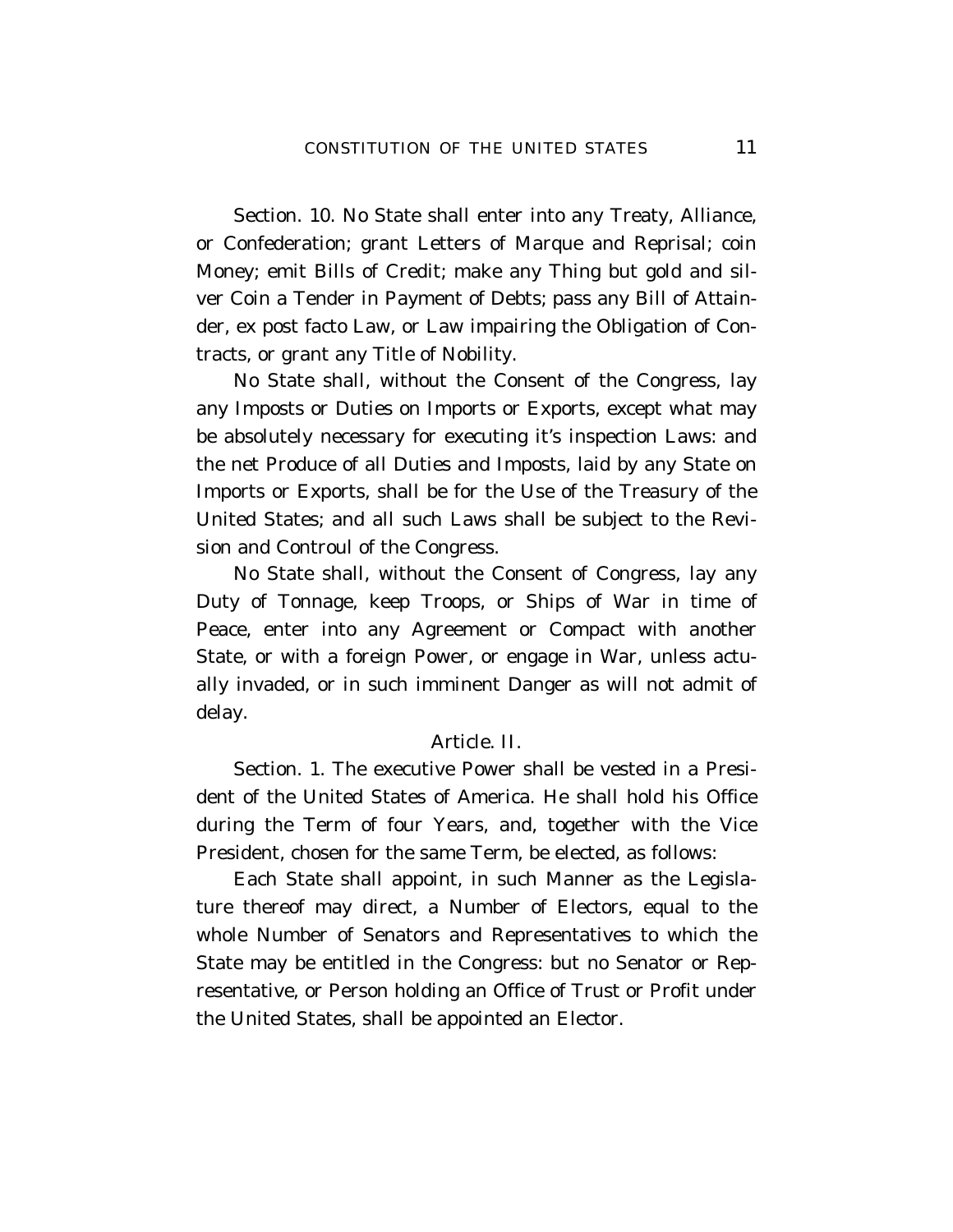The Electors shall meet in their respective States, and vote by Ballot for two Persons, of whom one at least shall not be an Inhabitant of the same State with themselves. And they shall make a List of all the Persons voted for, and of the Number of Votes for each; which List they shall sign and certify, and transmit sealed to the Seat of the Government of the United States, directed to the President of the Senate. The President of the Senate shall, in the Presence of the Senate and House of Representatives, open all the Certificates, and the Votes shall then be counted. The Person having the greatest Number of Votes shall be the President, if such Number be a Majority of the whole Number of Electors appointed; and if there be more than one who have such Majority, and have an equal Number of Votes, then the House of Representatives shall immediately chuse by Ballot one of them for President; and if no Person have a Majority, then from the five highest on the List the said House shall in like Manner chuse the President. But in chusing the President, the Votes shall be taken by States, the Representatives from each State having one Vote; a quorum for this Purpose shall consist of a Member or Members from two thirds of the States, and a Majority of all the States shall be necessary to a Choice. In every Case, after the Choice of the President, the Person having the greatest Number of Votes of the Electors shall be the Vice President. But if there should remain two or more who have equal Votes, the Senate shall chuse from them by Ballot the Vice President.

The Congress may determine the Time of chusing the Electors, and the Day on which they shall give their Votes; which Day shall be the same throughout the United States.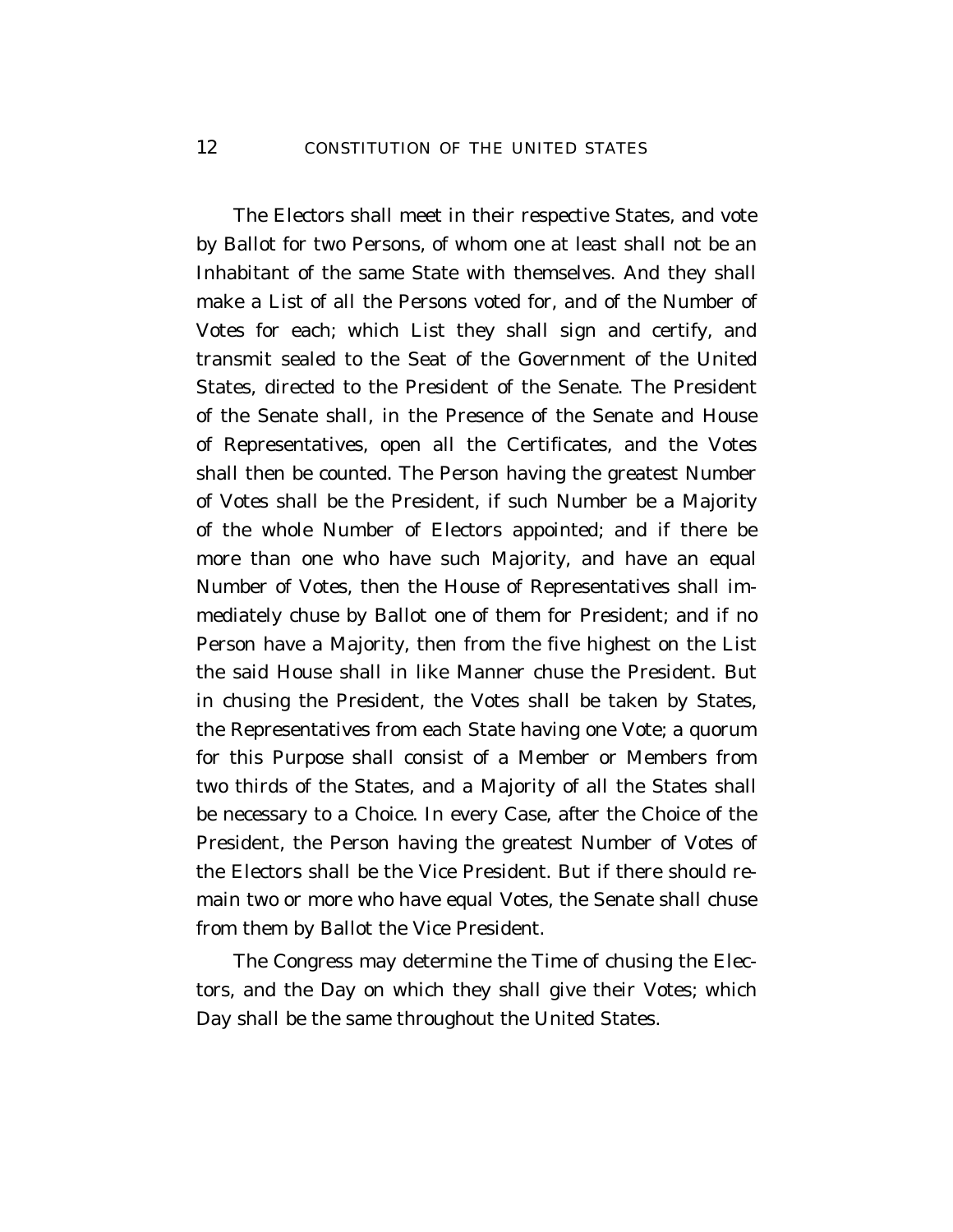No Person except a natural born Citizen, or a Citizen of the United States, at the time of the Adoption of this Constitution, shall be eligible to the Office of President; neither shall any person be eligible to that Office who shall not have attained to the Age of thirty five Years, and been fourteen Years a Resident within the United States.

In Case of the Removal of the President from Office, or of his Death, Resignation, or Inability to discharge the Powers and Duties of the said Office, the Same shall devolve on the Vice President, and the Congress may by Law provide for the Case of Removal, Death, Resignation or Inability, both of the President and Vice President, declaring what Officer shall then act as President, and such Officer shall act accordingly, until the Disability be removed, or a President shall be elected.

The President shall, at stated Times, receive for his Services, a Compensation, which shall neither be encreased nor diminished during the Period for which he shall have been elected, and he shall not receive within that Period any other Emolument from the United States, or any of them.

Before he enter on the Execution of his Office, he shall take the following Oath or Affirmation:—''I do solemnly swear (or affirm) that I will faithfully execute the Office of President of the United States, and will to the best of my Ability, preserve, protect and defend the Constitution of the United States.''

Section. 2. The President shall be Commander in Chief of the Army and Navy of the United States, and of the Militia of the several States, when called into the actual Service of the United States; he may require the Opinion, in writing, of the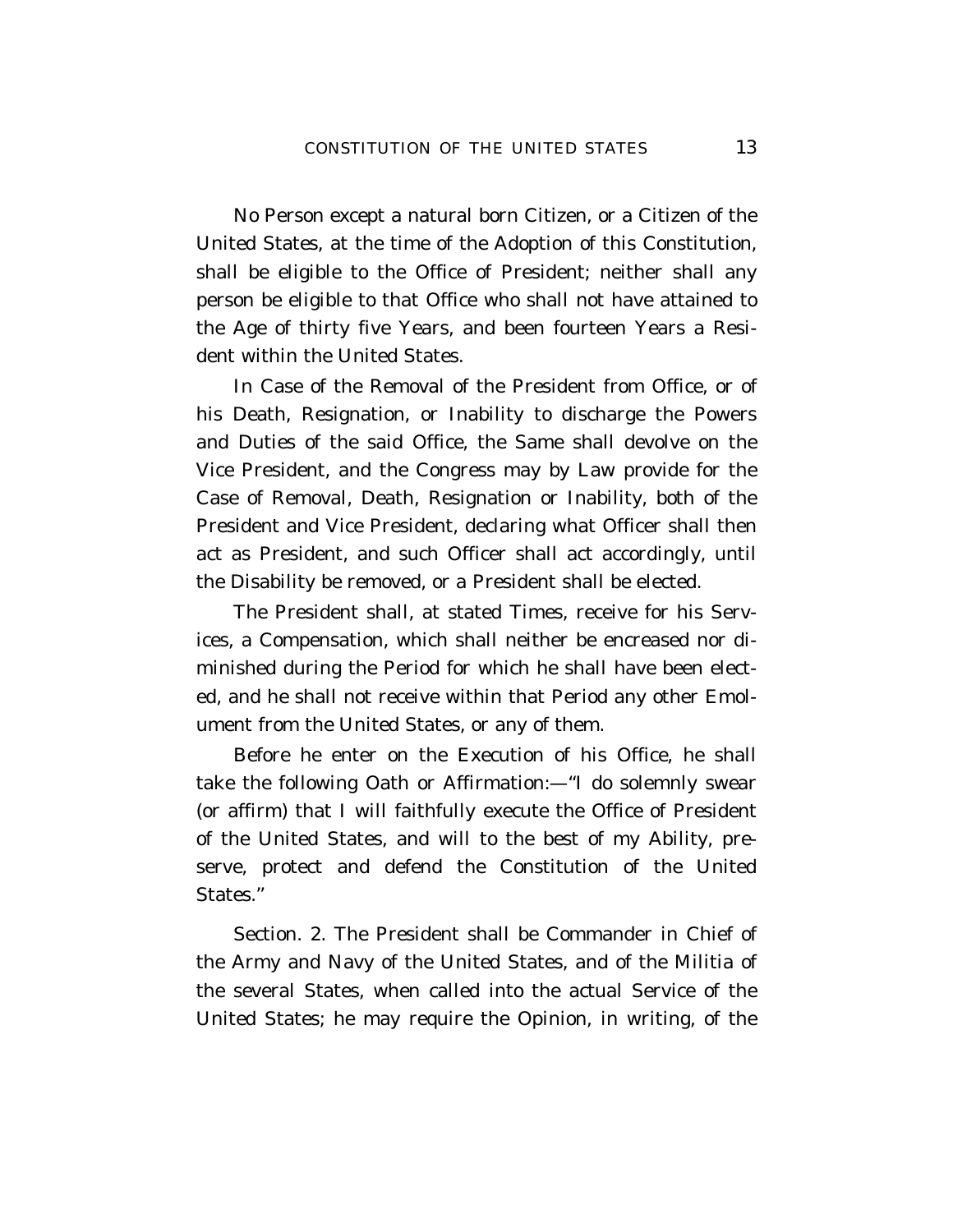principal Officer in each of the executive Departments, upon any Subject relating to the Duties of their respective Offices, and he shall have Power to Grant Reprieves and Pardons for Offences against the United States, except in Cases of Impeachment.

He shall have Power, by and with the Advice and Consent of the Senate, to make Treaties, provided two thirds of the Senators present concur; and he shall nominate, and by and with the Advice and Consent of the Senate, shall appoint Ambassadors, other public Ministers and Consuls, Judges of the supreme Court, and all other Officers of the United States, whose Appointments are not herein otherwise provided for, and which shall be established by Law: but the Congress may by Law vest the Appointment of such inferior Officers, as they think proper, in the President alone, in the Courts of Law, or in the Heads of Departments.

The President shall have Power to fill up all Vacancies that may happen during the Recess of the Senate, by granting Commissions which shall expire at the End of their next Session.

Section. 3. He shall from time to time give to the Congress Information on the State of the Union, and recommend to their Consideration such Measures as he shall judge necessary and expedient; he may, on extraordinary Occasions, convene both Houses, or either of them, and in Case of Disagreement between them, with Respect to the Time of Adjournment, he may adjourn them to such Time as he shall think proper; he shall receive Ambassadors and other public Ministers; he shall take Care that the Laws be faithfully executed, and shall Commission all the Officers of the United States.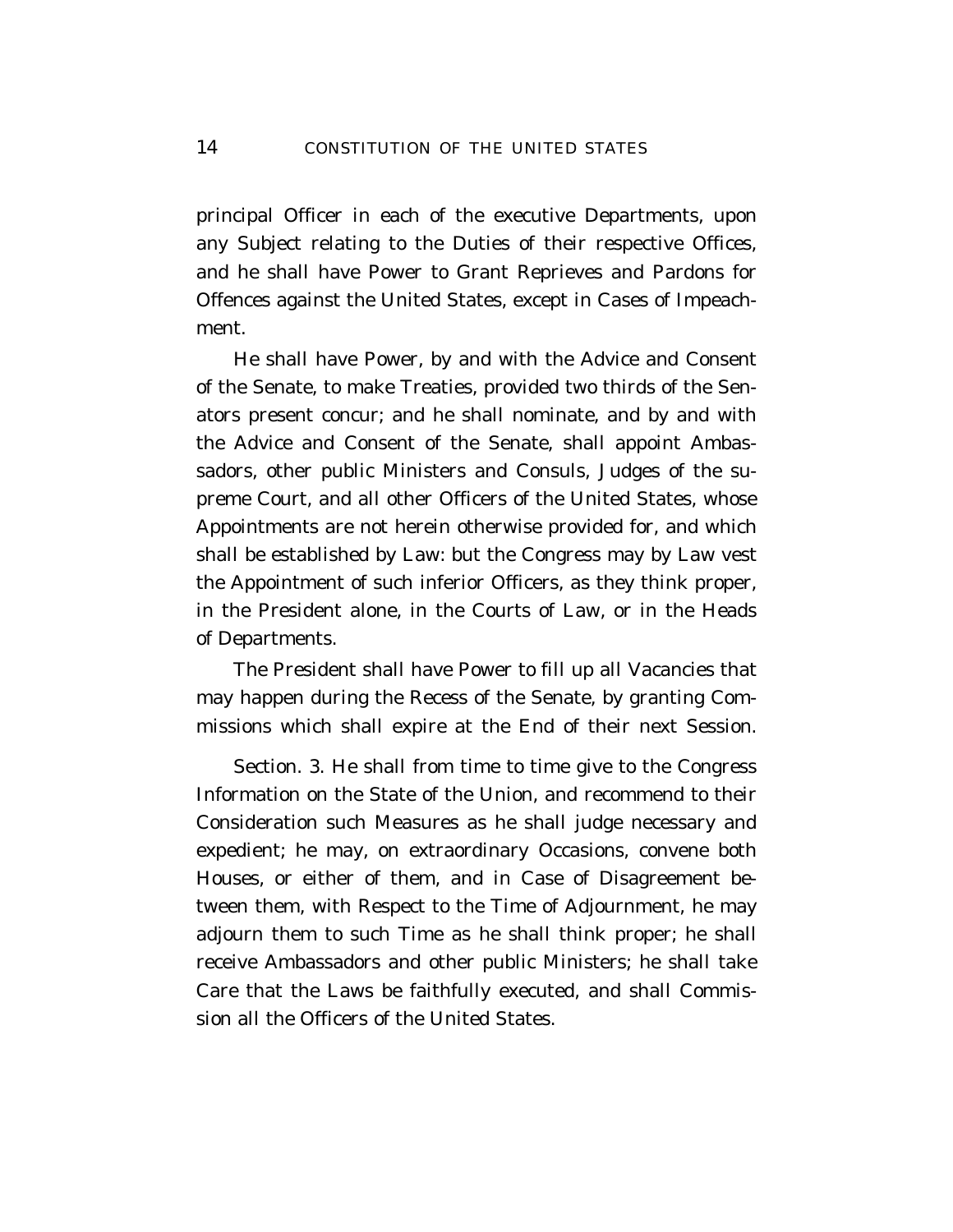Section. 4. The President, Vice President and all Civil Officers of the United States, shall be removed from Office on Impeachment for and Conviction of, Treason, Bribery, or other high Crimes and Misdemeanors.

## Article. III.

Section. 1. The judicial Power of the United States, shall be vested in one supreme Court, and in such inferior Courts as the Congress may from time to time ordain and establish. The Judges, both of the supreme and inferior Courts, shall hold their Offices during good Behaviour, and shall, at stated Times, receive for their Services, a Compensation, which shall not be diminished during their Continuance in Office.

Section. 2. The judicial Power shall extend to all Cases, in Law and Equity, arising under this Constitution, the Laws of the United States, and Treaties made, or which shall be made, under their Authority;—to all Cases affecting Ambassadors, other public ministers and Consuls;—to all Cases of admiralty and maritime Jurisdiction;—to Controversies to which the United States shall be a Party;—to Controversies between two or more States;—between a State and Citizens of another State;—between Citizens of different States;—between Citizens of the same State claiming Lands under Grants of different States, and between a State, or the Citizens thereof, and foreign States, Citizens or Subjects.

In all Cases affecting Ambassadors, other public Ministers and Consuls, and those in which a State shall be Party, the supreme Court shall have original Jurisdiction. In all the other Cases before mentioned, the supreme Court shall have appel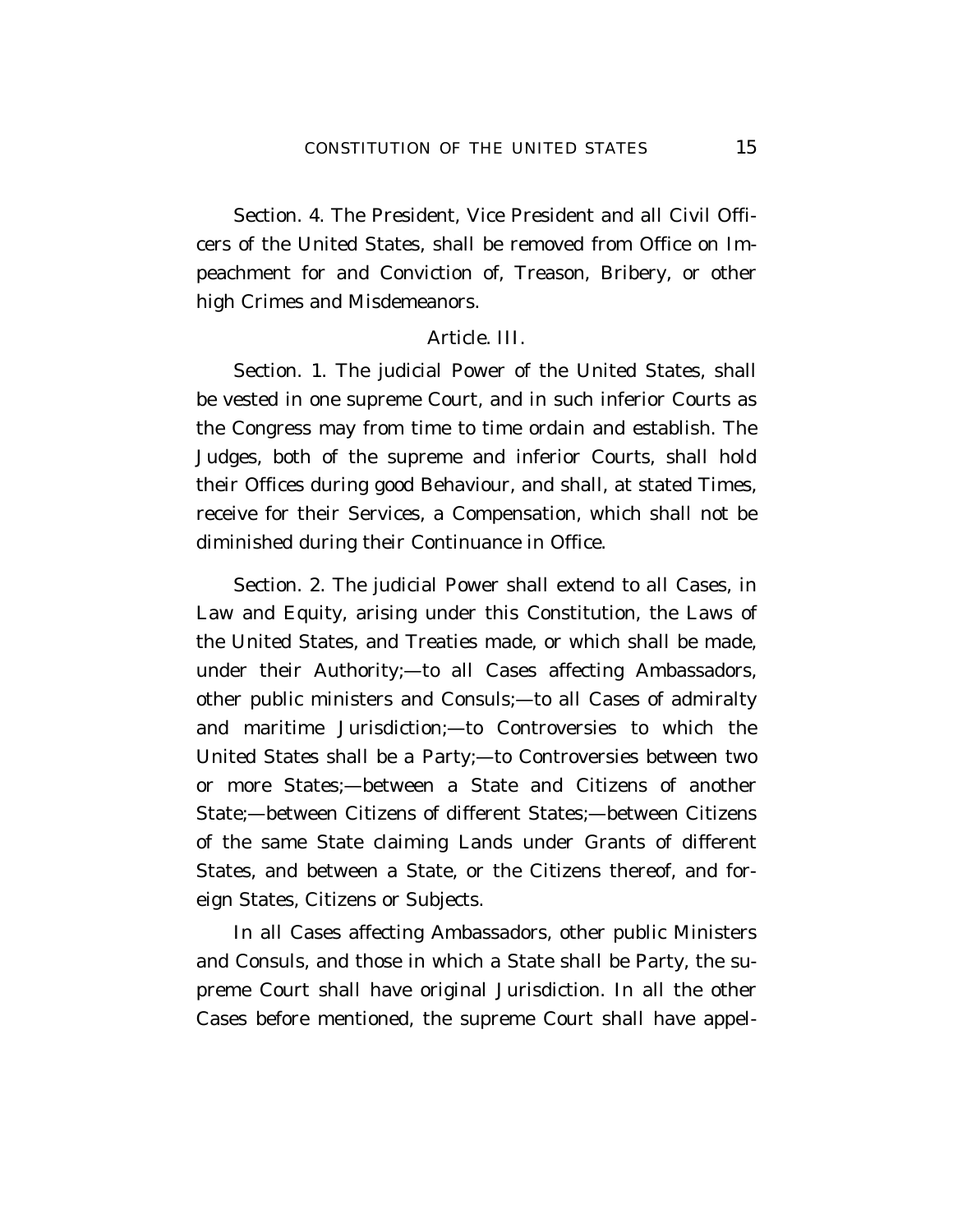late Jurisdiction, both as to Law and Fact, with such Exceptions, and under such Regulations as the Congress shall make.

The Trial of all Crimes, except in Cases of Impeachment, shall be by Jury; and such Trial shall be held in the State where the said Crimes shall have been committed; but when not committed within any State, the Trial shall be at such Place or Places as the Congress may by Law have directed.

Section. 3. Treason against the United States, shall consist only in levying War against them, or in adhering to their Enemies, giving them Aid and Comfort. No Person shall be convicted of Treason unless on the Testimony of two Witnesses to the same overt Act, or on Confession in open Court.

The Congress shall have Power to declare the Punishment of Treason, but no Attainder of Treason shall work Corruption of Blood, or Forfeiture except during the Life of the Person attainted.

#### Article. IV.

Section. 1. Full Faith and Credit shall be given in each State to the public Acts, Records, and judicial Proceedings of every other State. And the Congress may by general Laws prescribe the Manner in which such Acts, Records and Proceedings shall be proved, and the Effect thereof.

Section. 2. The Citizens of each State shall be entitled to all Privileges and Immunities of Citizens in the several States.

A Person charged in any State with Treason, Felony, or other Crime, who shall flee from Justice, and be found in another State, shall on Demand of the executive Authority of the State from which he fled, be delivered up, to be removed to the State having Jurisdiction of the Crime.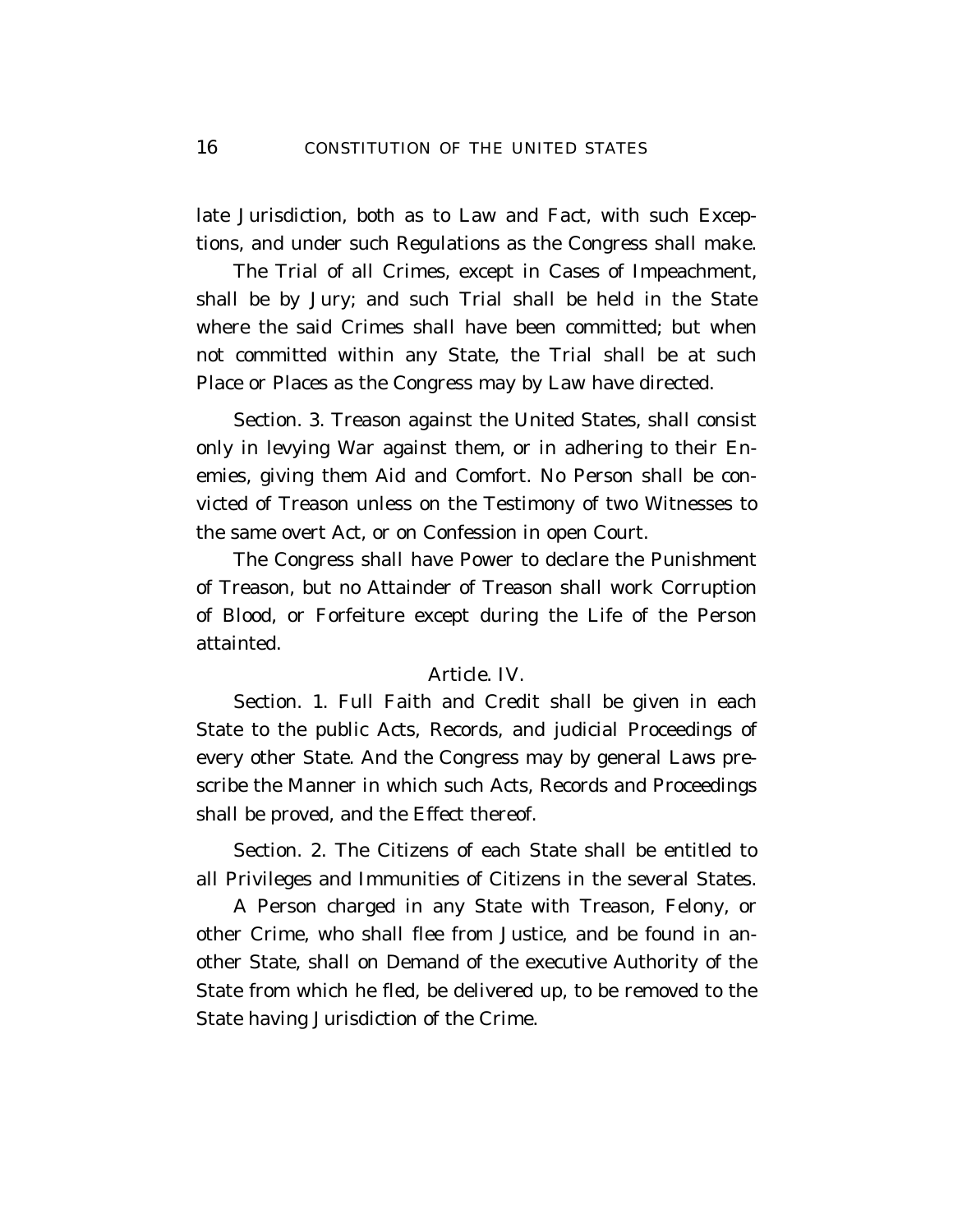No Person held to Service or Labour in one State, under the Laws thereof, escaping into another, shall, in Consequence of any Law or Regulation therein, be discharged from such Service or Labour, but shall be delivered up on Claim of the Party to whom such Service or Labour may be due.

Section. 3. New States may be admitted by the Congress into this Union; but no new State shall be formed or erected within the Jurisdiction of any other State; nor any State be formed by the Junction of two or more States, or Parts of States, without the Consent of the Legislatures of the States concerned as well as of the Congress.

The Congress shall have Power to dispose of and make all needful Rules and Regulations respecting the Territory or other Property belonging to the United States; and nothing in this Constitution shall be so construed as to Prejudice any Claims of the United States, or of any particular State.

Section. 4. The United States shall guarantee to every State in this Union a Republican Form of Government, and shall protect each of them against Invasion; and on Application of the Legislature, or of the Executive (when the Legislature cannot be convened) against domestic Violence.

## Article. V.

The Congress, whenever two thirds of both Houses shall deem it necessary, shall propose Amendments to this Constitution, or, on the Application of the Legislatures of two thirds of the several States, shall call a Convention for proposing Amendments, which, in either Case, shall be valid to all Intents and Purposes, as Part of this Constitution, when ratified by the Legislatures of three fourths of the several States, or by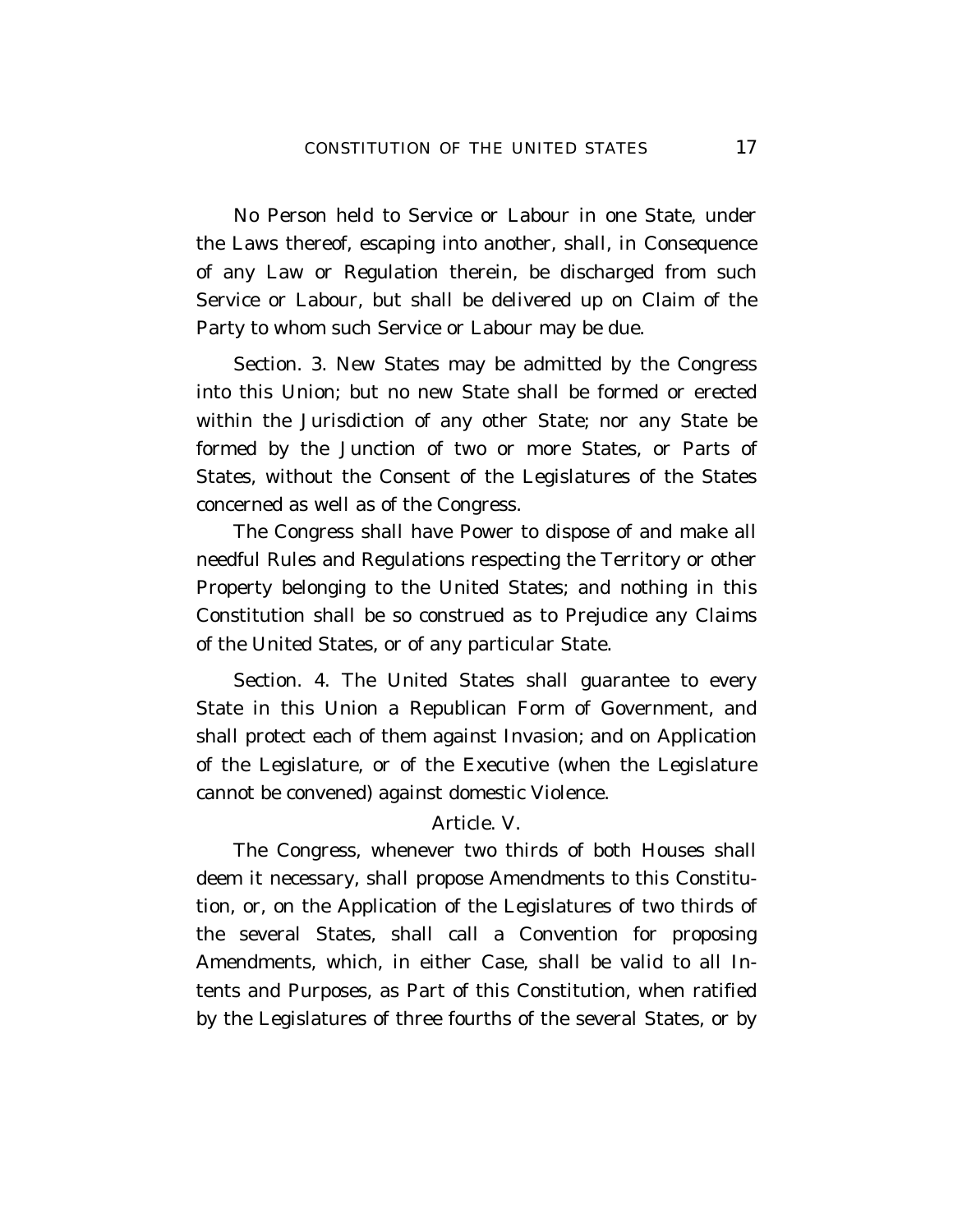Conventions in three fourths thereof, as the one or the other Mode of Ratification may be proposed by the Congress; Provided that no Amendment which may be made prior to the Year One thousand eight hundred and eight shall in any Manner affect the first and fourth Clauses in the Ninth Section of the first Article; and that no State, without its Consent, shall be deprived of its equal Suffrage in the Senate.

## Article. VI.

All Debts contracted and Engagements entered into, before the Adoption of this Constitution, shall be as valid against the United States under this Constitution, as under the Confederation.

This Constitution, and the Laws of the United States which shall be made in Pursuance thereof; and all Treaties made, or which shall be made, under the Authority of the United States, shall be the supreme Law of the Land; and the Judges in every State shall be bound thereby, any Thing in the Constitution or Laws of any state to the Contrary notwithstanding.

The Senators and Representatives before mentioned, and the Members of the several State Legislatures, and all executive and judicial Officers, both of the United States and of the several States, shall be bound by Oath or Affirmation, to support this Constitution; but no religious Test shall ever be required as a Qualification to any Office or public Trust under the United States.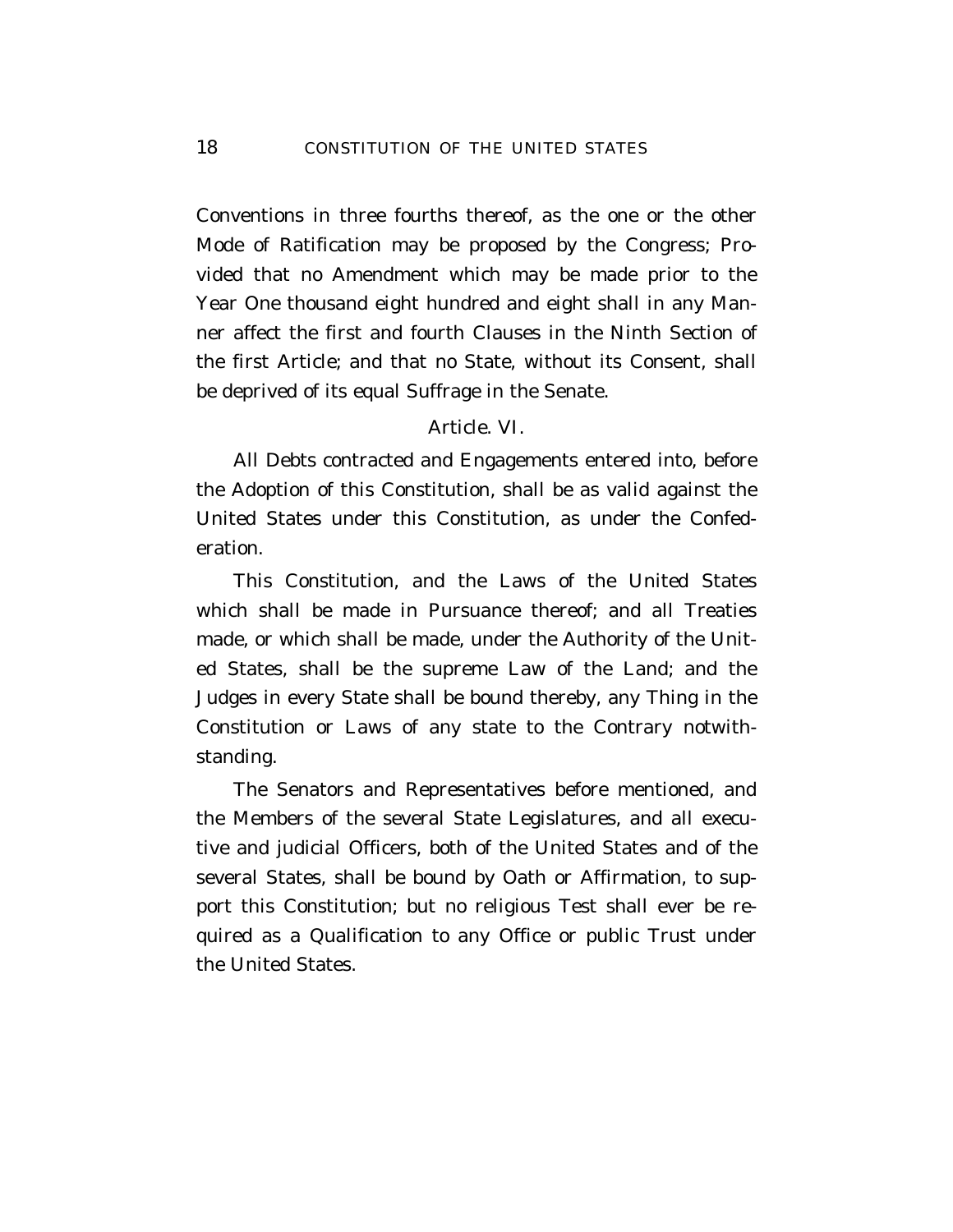## Article. VII.

The Ratification of the Conventions of nine States, shall be sufficient for the Establishment of this Constitution between the States so ratifying the same.

The Word, "the," being interlined between the seventh and eighth Lines of the first Page, The Word "Thirty" being partly written on an Erazure in the fifteenth Line of the first Page, The Words "is tried" being interlined between the thirty second and thirty third Lines of the first Page and the Word ''the'' being interlined between the forty third and forty fourth Lines of the second Page.

done in Convention by the Unanimous Consent of the States present the Seventeenth Day of September in the Year of our Lord one thousand seven hundred and Eighty seven and of the Independence of the United States of America the Twelfth. In witness whereof We have hereunto subscribed our Names,

```
Attest WILLIAM JACKSON
```
. WASHINGTON—Presid<sup>t</sup> . Secretary and deputy from Virginia

| <b>New Hampshire</b> | <b>JOHN LANGDON</b><br>NICHOLAS GILMAN                                                                                                                                                           |
|----------------------|--------------------------------------------------------------------------------------------------------------------------------------------------------------------------------------------------|
| <b>Massachusetts</b> | NATHANIEL GORHAM<br>RUFUS KING                                                                                                                                                                   |
| Connecticut          | WM SAM <sup>L</sup> JOHNSON<br><b>ROGER SHERMAN</b>                                                                                                                                              |
| New York $\dots$ .   | <b>ALEXANDER HAMILTON</b>                                                                                                                                                                        |
| New Jersey           | WIL: LIVINGSTON<br>DAVID BREARLEY.<br><b>WM PATTERSON.</b><br><b>JONA: DAYTON</b>                                                                                                                |
| Pennsylvania         | <b>B FRANKLIN</b><br><b>THOMAS MIFFLIN</b><br>ROB <sup>T</sup> MORRIS<br><b>GEO. CLYMER</b><br>THO <sup>S</sup> FITZSIMONS<br><b>JARED INGERSOL</b><br><b>JAMES WILSON</b><br><b>GOUV MORRIS</b> |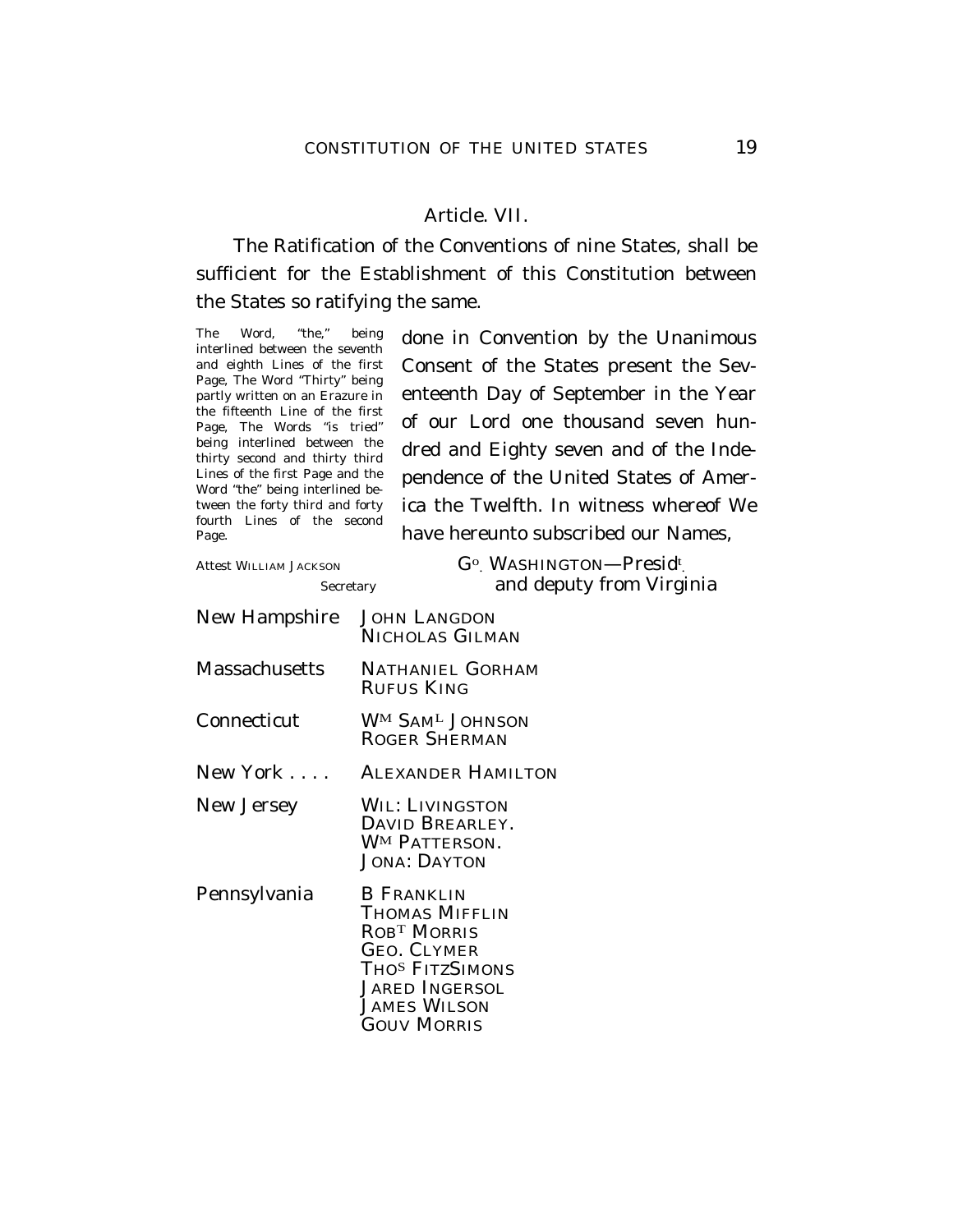| Delaware              | <b>GEO: READ</b><br><b>GUNNING BEDFORD JUN</b><br><b>JOHN DICKINSON</b><br><b>RICHARD BASSETT</b><br><b>JACO: BROOM</b> |
|-----------------------|-------------------------------------------------------------------------------------------------------------------------|
| Maryland              | <b>JAMES MCHENRY</b><br>DAN OF ST THOS JENIFER<br>DAN <sup>L</sup> CARROLL                                              |
| Virginia              | <b>JOHN BLAIR—</b><br>JAMES MADISON JR.                                                                                 |
| North Carolina        | <b>WM BLOUNT</b><br>RICH <sup>D</sup> DOBBS SPAIGHT<br><b>HU WILLIAMSON</b><br><b>J. RUTLEDGE</b>                       |
| <b>South Carolina</b> | <b>CHARLES COTESWORTH PINCKNEY</b><br><b>CHARLES PINCKNEY</b><br><b>PIERCE BUTLER</b>                                   |
| Georgia               | <b>WILLIAM FEW</b><br>ABR BALDWIN                                                                                       |
|                       |                                                                                                                         |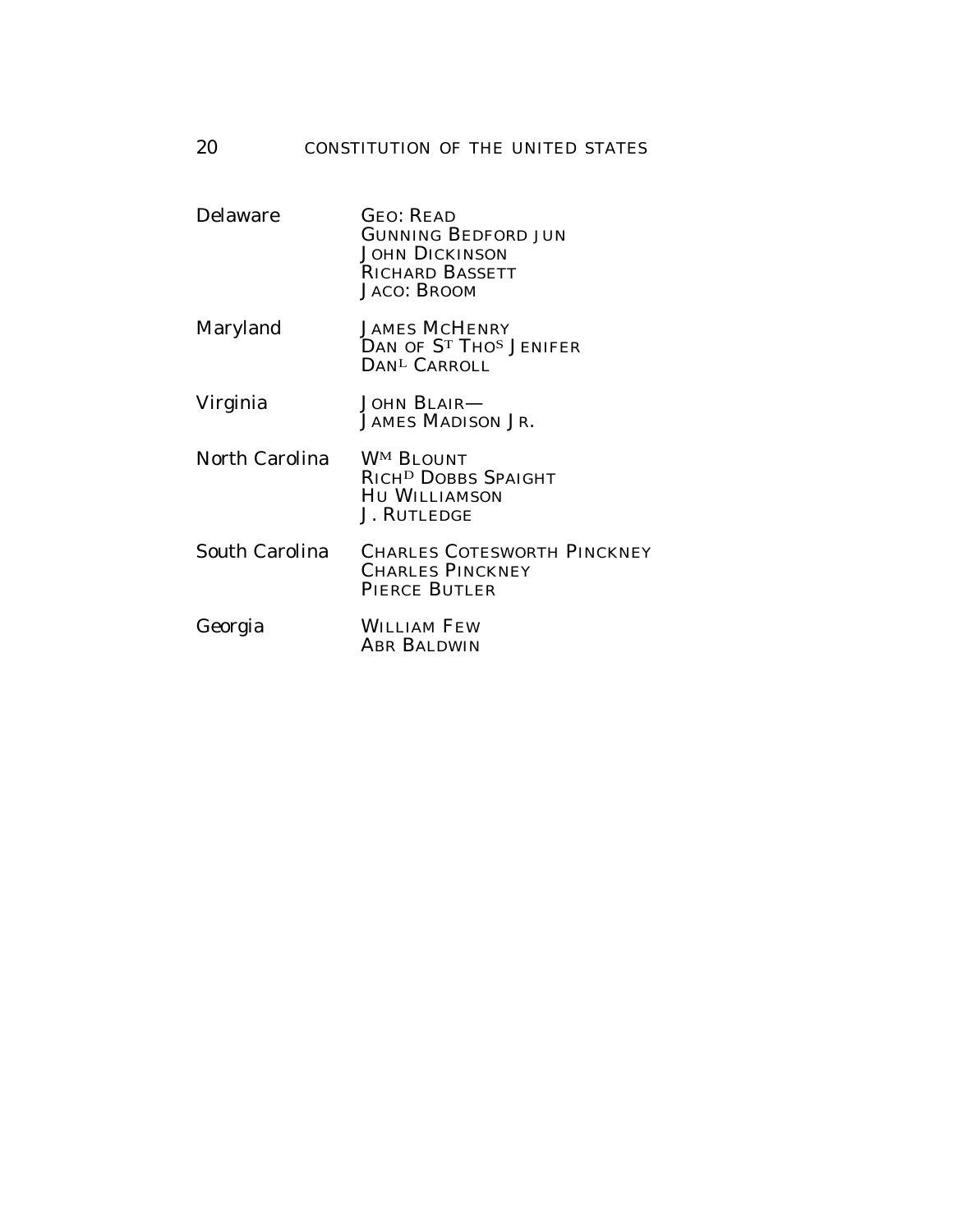## In Convention Monday, September 17th 1787. Present The States of

New Hampshire, Massachusetts, Connecticut,  $M^R$  Hamilton from New York, New Jersey, Pennsylvania, Delaware, Maryland, Virginia, North Carolina, South Carolina and Georgia.

Resolved,

That the preceeding Constitution be laid before the United States in Congress assembled, and that it is the Opinion of this Convention, that it should afterwards be submitted to a Convention of Delegates, chosen in each State by the People thereof, under the Recommendation of its Legislature, for their Assent and Ratification; and that each Convention assenting to, and ratifying the Same, should give Notice thereof to the United States in Congress assembled. Resolved, That it is the Opinion of this Convention, that as soon as the Conventions of nine States shall have ratified this Constitution, the United States in Congress assembled should fix a Day on which Electors should be appointed by the States which shall have ratified the same, and a Day on which the Electors should assemble to vote for the President, and the Time and Place for commencing Proceedings under this Constitution. That after such Publication the Electors should be appointed, and the Senators and Representatives elected: That the Electors should meet on the Day fixed for the Election of the President, and should transmit their Votes certified, signed, sealed and directed, as the Constitution requires, to the Secretary of the United States in Congress assembled, that the Senators and Representatives should convene at the Time and Place assigned; that the Senators